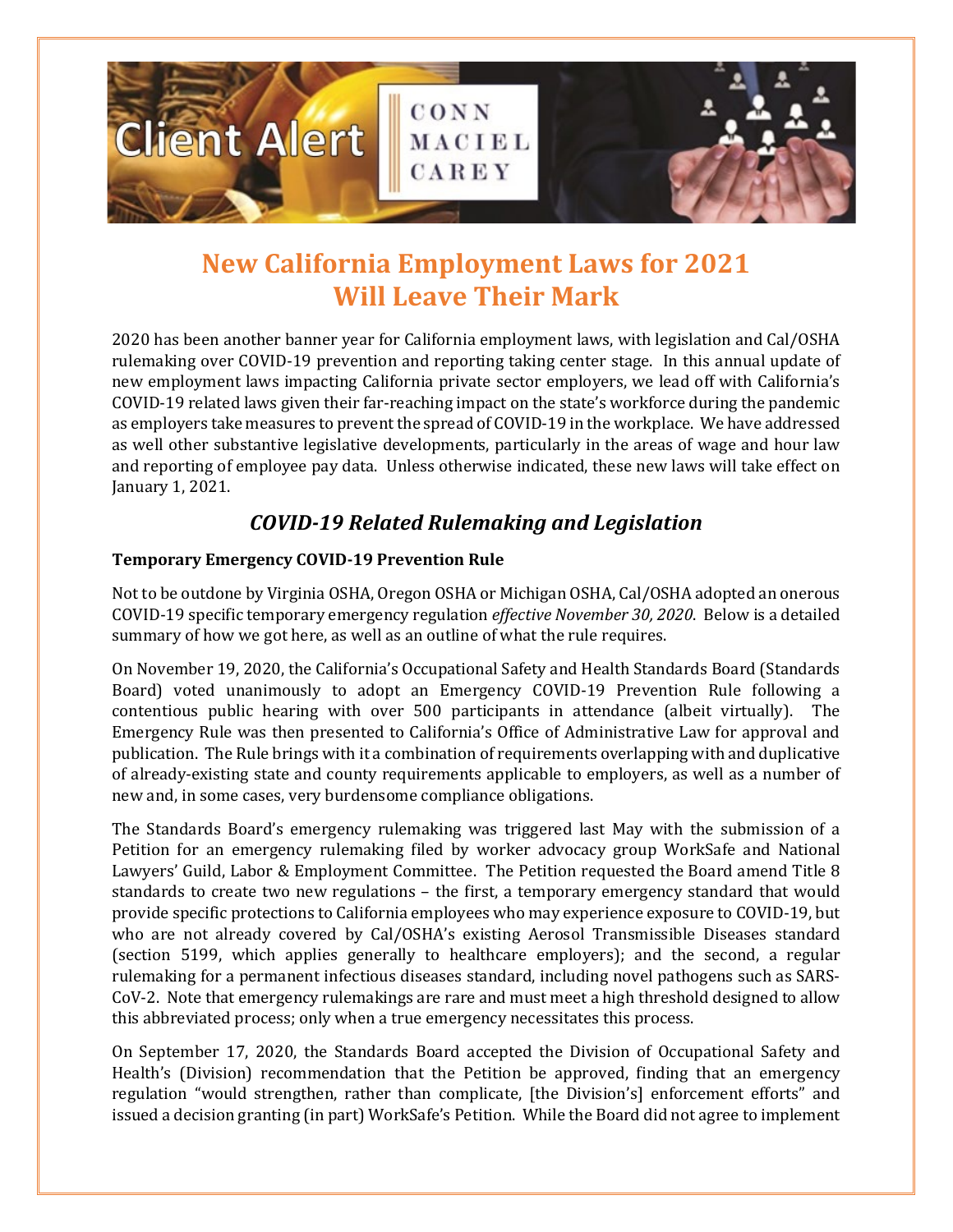## **Page 2 | CLIENT ALERT | CONN MACIEL CAREY**

the specific proposed emergency regulation advanced by WorkSafe, it did instruct DOSH to work with Board staff to submit a new proposal for an emergency regulation.

Ultimately, the Standards Board published the Division's proposed emergency rule on November 12, 2020, giving the public only five days to comment on the 100-page rulemaking package. Conn Maciel Carey worked with a coalition of California and national employers to quickly evaluate the proposed emergency rule and develop comments that raised a number of serious concerns, not only about the substance of the rule, but also about the extremely rushed nature of the rulemaking process, which afforded the regulated community no real opportunity for meaningful input, and the Standards Board essentially no opportunity to consider comments.

Nonetheless, after a contentious public hearing, the Standards Board unanimously voted to adopt the Emergency Rule and the rule was approved by the Office of Administrative Law, California's final gatekeeper for new regulations.

Below is an outline of the Rule and a detailed list of the compliance obligations imposed on most California employers:

### *Executive Summary*

At the heart of this emergency rulemaking is the requirement that employers develop a written COVID-19 prevention program consisting of well-established elements, such as physical distancing; face coverings; engineering and administrative controls; personal protective equipment (PPE); excluding from the workplace positive and exposed employees; return to work protocols; training; and employee communication. Consistent with California's Injury and Illness Prevention Program requirements, employers must also conduct workplace COVID-19 hazard assessments, adopt procedures for investigating and responding to every positive case, and develop procedures for correcting the hazards they identify. The rule also includes detailed reporting and recordkeeping mandates.

Additionally, California has adopted a series of unique requirements in the event of outbreaks (3 or more cases in 14 days) and major outbreaks (20 or more cases in 30 days), which include logistically challenging mandatory testing and mitigation measures.

 *COVID-19 Prevention Program (CPP).* Establish, implement and maintain a written COVID-19 prevention program which may but is not required to be integrated into the Illness and Injury Prevention Program.

The 11 required elements of an employer's CPP include:

- *System for Communicating.* Employers must do the following in a form that is readily understandable by employees:
	- Ask employees to report, without fear of reprisal, symptoms, possible exposures and possible COVID-19 hazards in the workplace.
	- Describe procedures or policies for accommodating employees with medical or other conditions that put them at increased risk.
	- **Provide info about access to COVID-19 testing. If testing is required, inform affected** employees of the reason for the testing and possible consequences of a positive test.
	- Communicate info about COVID hazards and the employer's policies and procedures to protect them.
- *Identification and Evaluation of COVID-19 Hazards.*
	- Allow for employee and authorized employee representative participation in the identification and evaluation of COVID-19 hazards.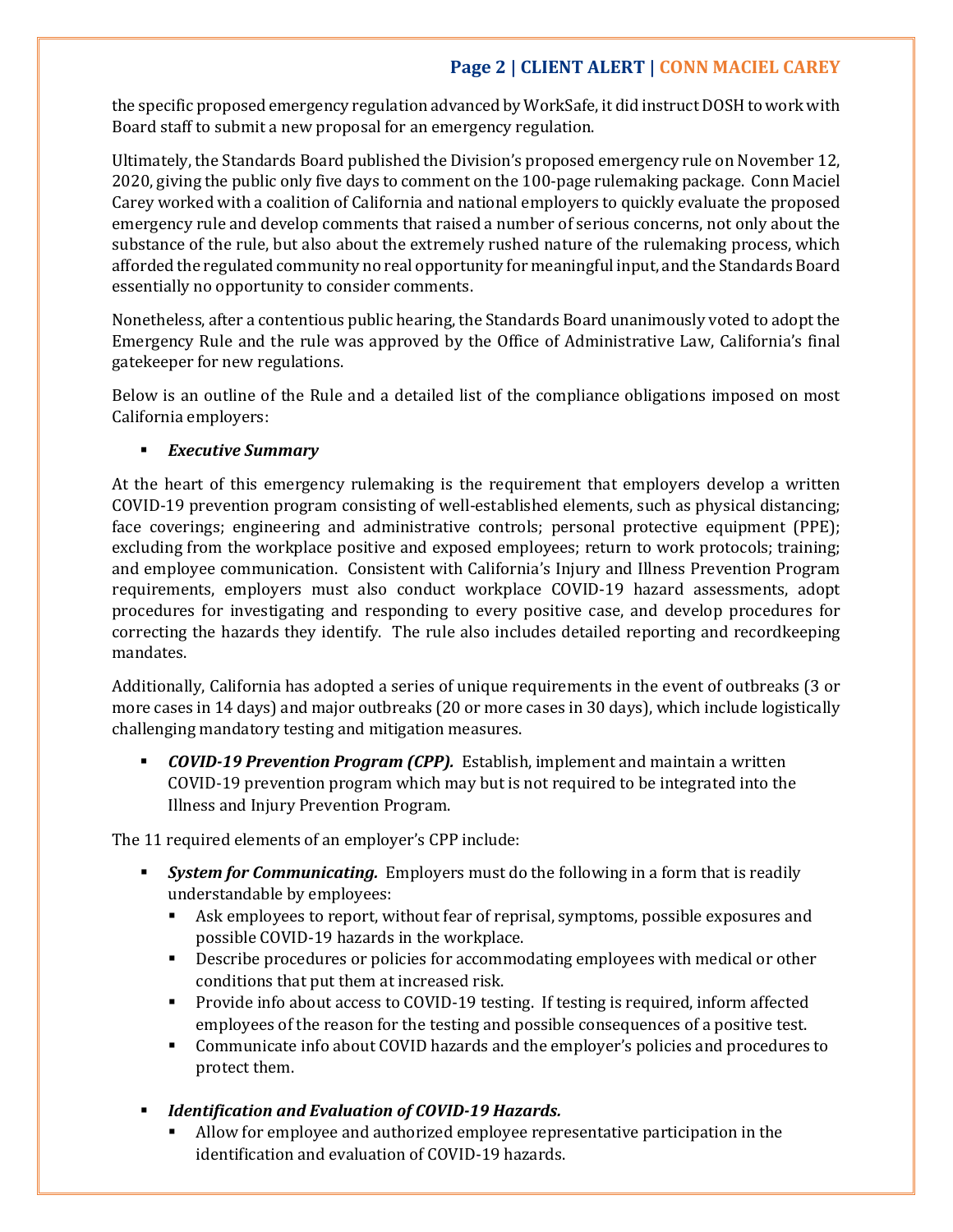## **Page 3 | CLIENT ALERT | CONN MACIEL CAREY**

- Develop and implement a process for screening employees for and responding to employees with COVID-19 symptoms.
- Develop policies and procedures to respond immediately to individuals at the workplace who are a COVID-19 case (e.g., testing positive for COVID-19) to prevent/reduce transmission of COVID-19 in the workplace.
- Conduct a workplace-specific assessment of all interactions, areas, activities, processes, equipment, and materials that could potentially expose employees to COVID-19 hazards.
- Evaluate, for indoor workplaces, how to maximize the quantity of outdoor air and whether it is possible to increase filtration efficiency to the highest level compatible with the existing ventilation system.
- Review applicable orders and guidance from the State of California and the local health department, including general and industry-specific guidance.
- Evaluate existing COVID-19 prevention controls at the workplace and the need for different or additional controls.
- Conduct periodic inspections as needed to identify unhealthy conditions, work practices, and work procedures related to COVID-19 and to ensure compliance with the employer's COVID-19 policies and procedures.
- *Investigating and Responding to COVID-19 Cases.* Adopt an effective procedure to investigate and respond to COVID-19 cases in the workplace, that includes procedures for verifying COVID-19 case status, receiving information regarding COVID-19 test results and onset of COVID-19 symptoms, and identifying and recording COVID-19 cases. Take the following actions in response to case:
	- Determine the day and time the COVID-19 case was last present and, to the extent possible, the date of the positive COVID-19 test(s) and/or diagnosis, and the date the COVID-19 case first had one or more COVID-19 symptoms, if any were experienced.
	- Determine who may have had a COVID-19 exposure (i.e., close contact).
	- Give notice of the potential COVID-19 exposure, within one business day, in a way that does not reveal any personal identifying information of the COVID-19 case, to the following:
		- All employees who may have had COVID-19 exposure and their authorized representatives.
		- Independent contractors and other employers present at the workplace during the high-risk exposure period.
	- Offer COVID-19 testing at no cost to employees during their working hours to all employees who had potential COVID-19 exposure in the workplace and provide them with the information on benefits described in training and exclusion rules.
	- **Investigate whether any workplace conditions could have contributed to the risk of** COVID-19 exposure and what could be done to reduce exposure to COVID-19 hazards
- *Correction of Hazards.* Implement effective policies or procedures for correcting unsafe or unhealthy conditions, work practices, policies and procedures in a timely manner based on the severity of the hazard, including implementing controls or policies and procedures in response to the required evaluations conducted and implementing physical distancing, face coverings and other controls.
- **Training.** Provide training to employees on the following topics:<br>The employer's COVID-19 policies and procedures to protect employ
	- The employer's COVID-19 policies and procedures to protect employees from COVID-19 hazards.
	- Information regarding COVID-19-related benefits to which the employee may be entitled.
	- How COVID-19 spreads.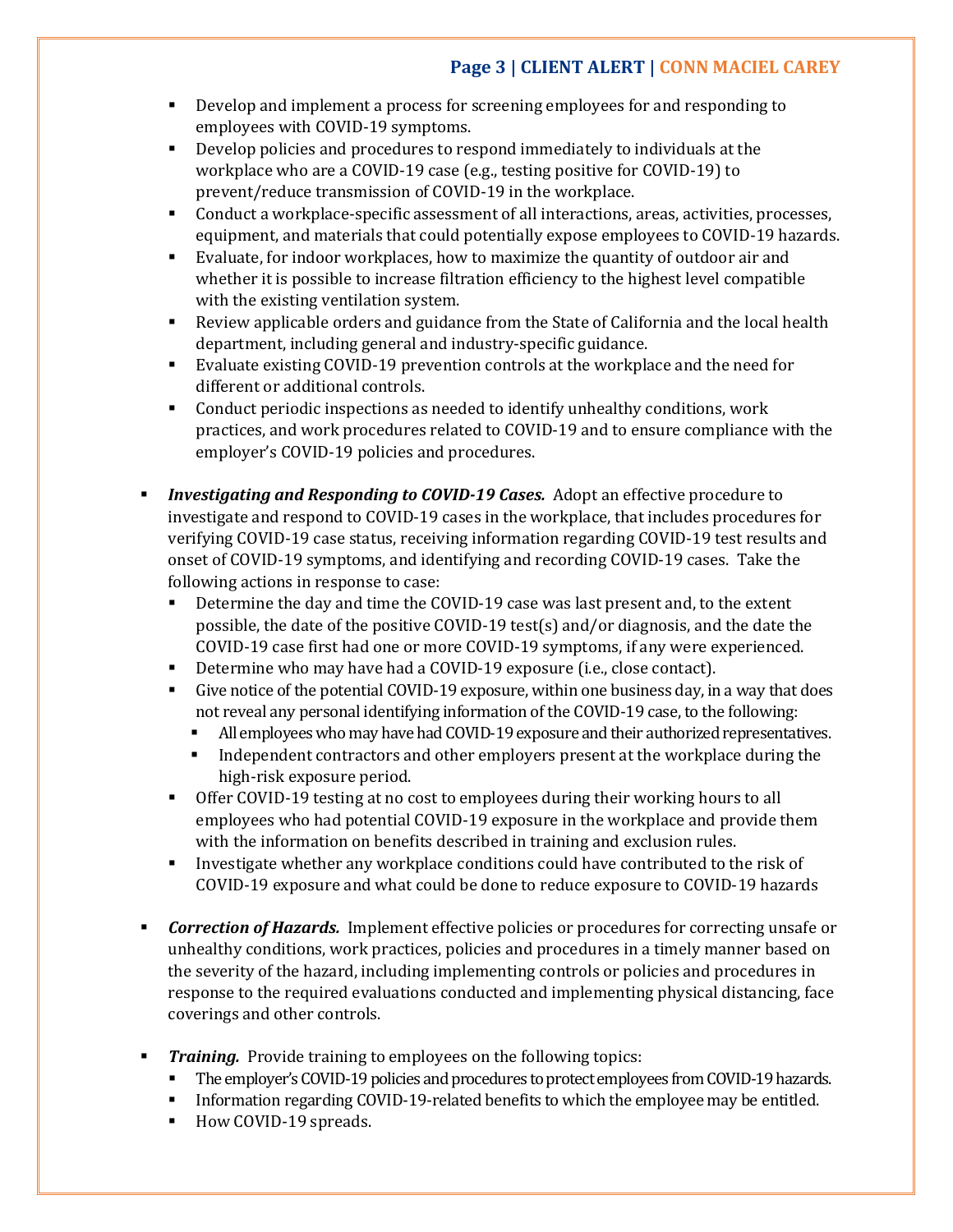- Methods of physical distancing of at least six feet and the importance of combining distancing with face coverings.
- That particles containing the virus can travel more than six feet, especially indoors, so distancing must be combined with other controls, including face coverings and hand hygiene, to be effective.
- **The importance of frequent hand washing with soap and water for at least 20 seconds** and using hand sanitizer when employees do not have immediate access to a sink or hand washing facility, and that hand sanitizer does not work if the hands are soiled.
- **Proper use of face coverings and the fact that face coverings are not respiratory** protective equipment.
- COVID-19 symptoms, and the importance of not coming to work and obtaining a COVID-19 test if the employee has COVID-19 symptoms.
- **Physical Distancing.** All employees must be separated by at least 6 feet, except where it is demonstrated to be impossible (and except for momentary exposures while persons are moving). Separation may be achieved through recognized means such as telework, visual cues and floor markings, staggered shifts and breaks, and adjusted work practices, such as reduced production speeds. Maintain as much space as possible when 6 feet of separation is not possible.
- *Face Coverings.* Provide face coverings and ensure they are worn over nose and mouth when indoors and when outdoors and less than 6 feet apart from others, and that they are clean and undamaged. Face shields are not a replacement but may be used in addition. There are a number of exceptions to this requirement, including if an employee is alone in a room. Employees may remove face coverings to eat or drink, provided individuals are 6 feet apart and outside air supply has been maximized to the extent possible.
	- Adopt measures (signage, recordings, etc.) to advise non-employees of face covering requirements.
	- Develop policies and procedures to minimize exposure to individuals not wearing a face covering.

### *Other Engineering & Admin Controls & PPE.*

- **Barriers.** Install cleanable solid partitions where it not possible to maintain 6 feet of separation.
- **Ventilation.** Maximize the quantity of outside air provided to the extent feasible, except when the US EPA Air Quality Index is greater than 100 for any pollutant or if opening windows or letting in outdoor air by other means would cause a hazard to employees, for instance from excessive heat or cold.
- **Sanitation.**
	- Identify and regularly clean and disinfect high-touch surfaces, informing employees of protocols and frequency of same.
	- **Prohibit the sharing of equipment and minimize when that is not possible.**
	- Clean and disinfect areas, material and equipment used by COVID-19 positive individual during high-risk exposure period.
- **Handwashing.** Evaluate handwashing facilities, determine the need for additional facilities, encourage and allow time for employee handwashing (encouraging them to do so for at least 20 seconds), and provide employees with an effective hand sanitizer.
- **Personal Protective Equipment.** 
	- Evaluate the need for PPE to prevent exposure to COVID-19 hazards, such as gloves, goggles, and face shields, and provide such PPE as needed.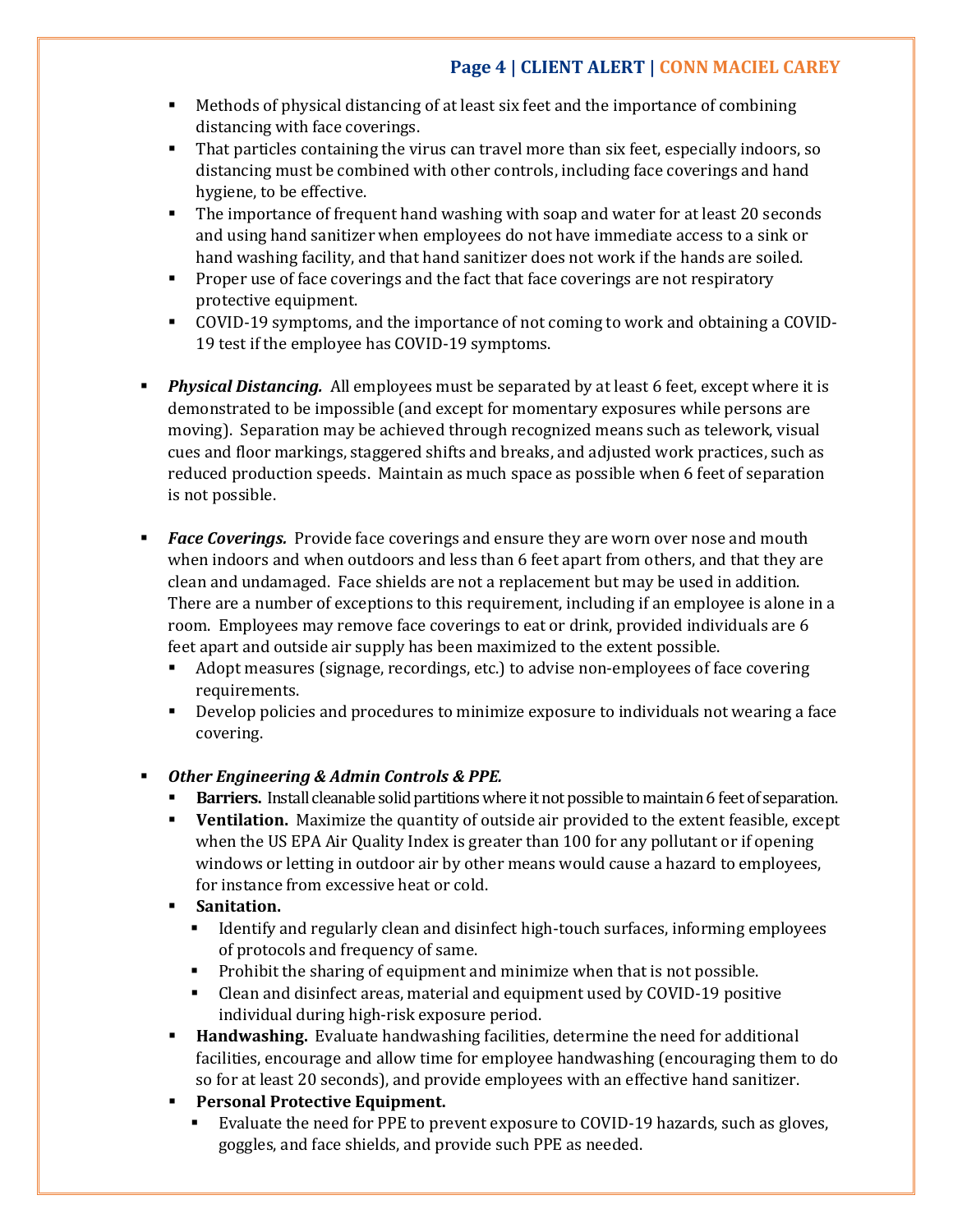- Evaluate the need for respiratory protection when physical distancing requirements are not feasible or are not maintained.
- Provide and ensure use of respirators in accordance with Cal-OSHA standards when deemed necessary by the Division through the Issuance of Order to Take Special Action.
- **Provide and ensure use of eye protection and respiratory protection in accordance** with section 5144 when employees are exposed to procedures that aerosolize fluids.

### *Reporting, Recordkeeping & Access.*

- Report information about COVID-19 cases at the workplace to the local health department whenever required by law, and provide any related information requested by the local health department.
- Report immediately to the Division any COVID-19-related serious illnesses or death, as required by the Cal-OSHA reporting rule, of an employee occurring in a place of employment or in connection with any employment.
- Maintain records of the steps taken to implement the written COVID-19 Prevention Program.
- The written COVID-19 Prevention Program shall be made available at the workplace to employees, authorized employee representatives, and to representatives of the Division immediately upon request.
- Keep a record of and track all COVID-19 cases with the employee's name, contact information, occupation, location where the employee worked, the date of the last day at the workplace, and the date of a positive COVID-19 test. Medical information shall be kept confidential. The information shall be made available to employees, authorized employee representatives, or as otherwise required by law, with personal identifying information removed.

### *Exclusion of COVID-19 Cases.*

- Ensure that COVID-19 cases are excluded from the workplace until the return to work requirements are met.
- Exclude employees with COVID-19 exposure from the workplace for 14 days after the last known COVID-19 exposure to a COVID-19 case. (Note, however, that by recent Executive Order the quarantine period for asymptomatic close contacts has been reduced from 14 days to *10 days* from the date of last exposure with or without testing)
- For employees excluded from work under these rules and otherwise able and available to work, employers shall continue and maintain an employee's earnings, seniority, and all other employee rights and benefits, including the employee's right to their former job status, as if the employee had not been removed from their job. Employers may use employer-provided employee sick leave benefits for this purpose and consider benefit payments from public sources in determining how to maintain earnings, rights and benefits, where permitted by law and when not covered by workers' compensation.
	- EXCEPTION 1: Salary continuation does not apply to any period of time during which the employee is unable to work for reasons other than protecting persons at the workplace from possible COVID-19 transmission.
	- EXCEPTION 2: Salary continuation does not apply where the employer demonstrates that the COVID-19 exposure is not work related.
- *Return to Work Criteria.*
	- COVID-19 cases with COVID-19 symptoms shall not return to work until: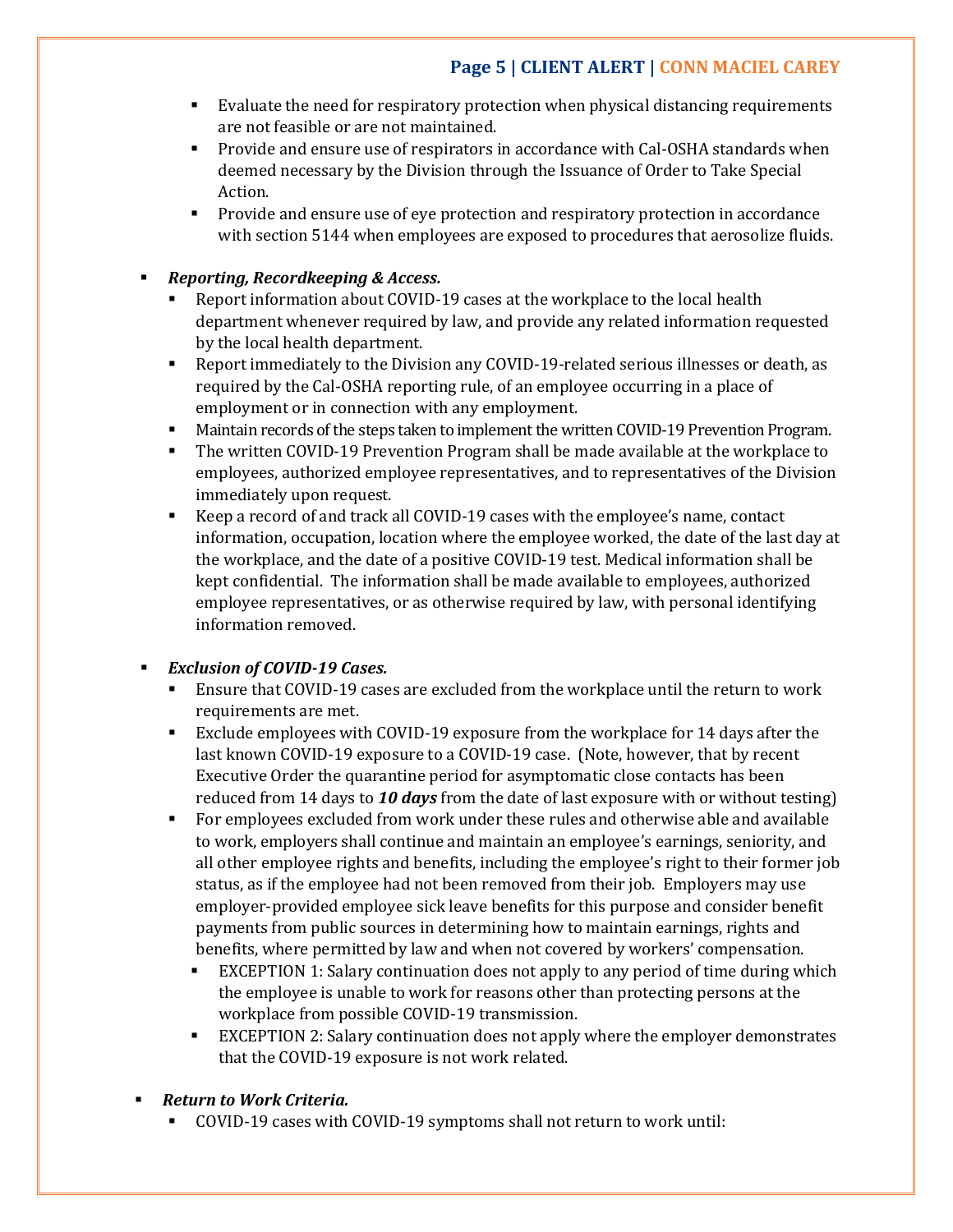## **Page 6 | CLIENT ALERT | CONN MACIEL CAREY**

- At least 24 hours have passed since a fever of 100.4 or higher has resolved without the use of fever-reducing medications;
- COVID-19 symptoms have improved; and
- At least 10 days have passed since COVID-19 symptoms first appeared.
- COVID-19 cases who tested positive but never developed COVID-19 symptoms shall not return to work until a minimum of 10 days have passed since the date of specimen collection of their first positive COVID-19 test.
- A negative COVID-19 test shall not be required for an employee to return to work.

### *Multiple COVID-19 Infections and COVID-19 Outbreaks (Outbreaks)*

### **Criteria**

- When workplace is so designated by health department; or
- When there are 3 or more cases in an exposed workplace, as defined, within a 14-day period; and
- Until there are no new cases for a 14-day period.

### **Required Actions**

- **COVID-19 testing.**
	- Provide COVID-19 testing to all employees (at no cost, during working time) at the exposed workplace except for employees who were not present during the period of an outbreak identified by a local health department or the relevant 14 day period(s).
	- Testing shall consist of the following:
		- Immediately upon the outbreak test all employees in the exposed workplace and then tested again one week later.
		- After the first two COVID-19 tests, provide continuous COVID-19 testing of employees who remain at the workplace at least once per week, or more frequently if recommended by the local health department, until there are no new cases for a 14-day period.
		- **Provide additional testing when deemed necessary by the Division through the** Issuance of Order to Take Special Action.
- **Exclusion.** Ensure COVID-19 cases and employees who had COVID-19 exposure are excluded from the workplace in accordance with the exclusion and return to work sections of the employer's CPP and local health officer orders if applicable.
- **Investigation and Correction.** Investigate immediately and determine possible workplace related factors that contributed to the COVID-19 outbreak by reviewing potentially relevant COVID-19 policies, procedures, and controls and implement changes as needed to prevent further spread of COVID-19. Document said review.
	- Investigate new or unabated COVID-19 hazards including (1) leave policies and practices and whether employees are discouraged from remaining home when sick; (2) COVID-19 testing policies; (3) insufficient outdoor air; (4) insufficient air filtration; and (5) lack of physical distancing.
	- Renew review every thirty days that the outbreak continues, in response to new information or to new or previously unrecognized COVID-19 hazards, or when otherwise necessary.
	- Implement changes to reduce the transmission of COVID-19 based on the investigation and review and consider (1) moving indoor tasks outdoors or having them performed remotely, (2) increasing outdoor air supply when work is done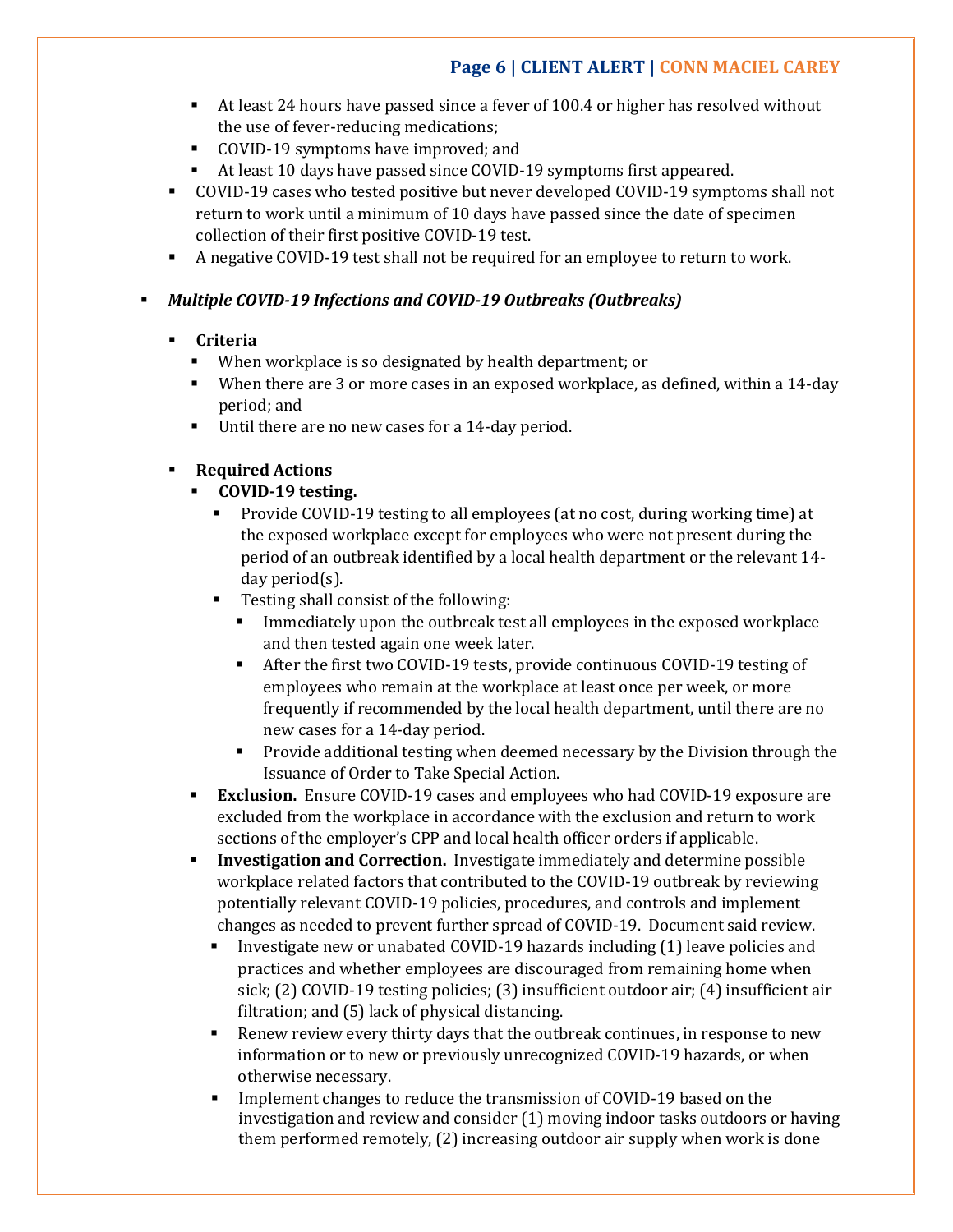## **Page 7 | CLIENT ALERT | CONN MACIEL CAREY**

indoors, (3) improving air filtration, (4) increasing physical distancing as much as possible, (5) respiratory protection, and (6) other applicable controls.

### **Notifications to Local Health Department.**

- Immediately contact local health department but no longer than 48 hours after the employer knows, or with diligent inquiry would have known, of three or more COVID-19 cases for guidance on preventing the further spread of COVID-19 within the workplace.
- Provide to the local health department the total number of COVID-19 cases and for each COVID-19 case, the name, contact information, occupation, workplace location, business address, the hospitalization and/or fatality status, and NAICS Code, and any other information requested by the local health department.
- Continue to give notice to the local health department of any subsequent COVID-19 cases at the workplace.

### *Major COVID-19 Outbreaks (Major Outbreaks)*

### **Criteria**

- When there are 20 or more COVID-19 cases in an exposed workplace, as defined, in a 30-day period; and
- Until there are no new COVID-19 cases detected in the workplace for a 14-day period.

### **Required Actions**

- **COVID-19 testing.** Provide twice a week COVID-19 testing (at no cost during working hours), or more frequently if recommended by the local health department to all employees present at the exposed workplace during the relevant 30-day period(s) and who remain at the workplace.
- **Exclusion.** Ensure COVID-19 cases and employees with COVID-19 exposure are excluded from the workplace in accordance with these provisions and any relevant local health department orders.
- **Hazard Investigation.** Conduct an investigation and implement changes, if any, as provided in the CPP.
- **Ventilation/Air Quality.**
	- Filter recirculated air with Minimum Efficiency Reporting Value (MERV) 13 or higher efficiency filters if compatible with the ventilation system.
	- If MERV-13 or higher filters are not compatible with the ventilation system, use filters with the highest compatible filtering efficiency.
	- Evaluate whether portable or mounted HEPA filtration units, or other air cleaning systems would reduce the risk of transmission and implement their use to the degree feasible.
	- **•** Determine the need for a respiratory protection program or changes to an existing respiratory protection program under section 5144 to address COVID-19 hazards.
- **Closure.** Evaluate whether to halt some or all operations at the workplace until COVID-19 hazards have been corrected.
- **Additional Controls.** Implement any other control measures deemed necessary by the Division through the Issuance of Order to Take Special Action.
- **Notifications.** Same as non-major outbreak section.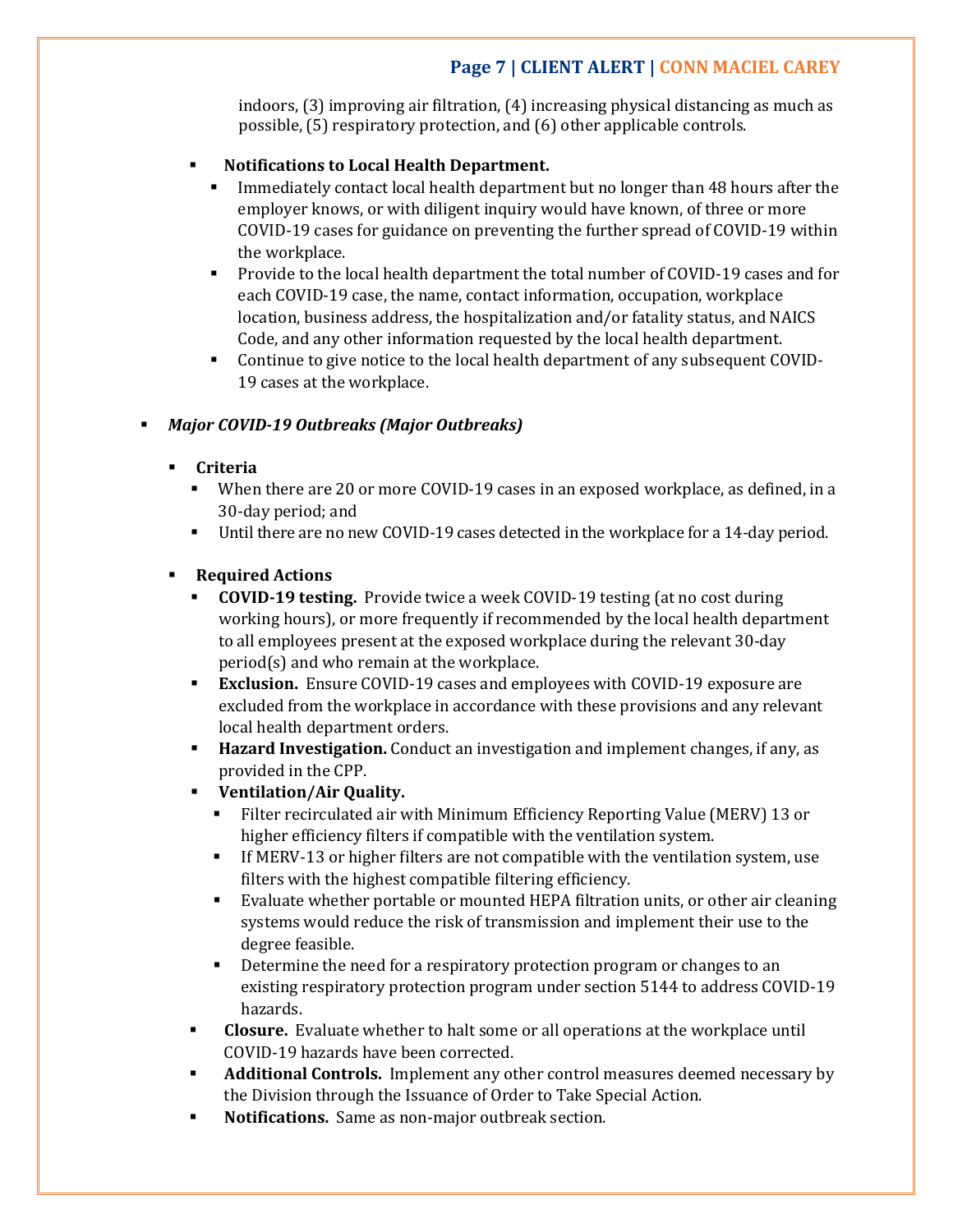Note that the Division has issued answers to "Frequently Asked Questions" (FAQs) seeking to address concerns over the rule's ambiguity and inconsistency, for example, over the meaning of "exposed workplace" for outbreak purposes. We anticipate the Division will continue to update the FAQs over time.

### **COVID-19-Related Reporting Mandates (AB 685 and SB 1159)**

Legislation enacted earlier in the year has overlapped to a degree with the emergency COVID-19 rule, and the Division is expected to update FAQs to address inconsistencies between Assembly Bill (AB 685) and the temporary emergency COVID-19 rule.

AB 685 requires employers to report to the local public health agency, within 48 hours, any "COVID-19 outbreak." Under the California Department of Public Health's (CDPH) guidance, an outbreak is considered three or more laboratory-confirmed cases of COVID-19 among employees who live in different households within a two-week period. CDPH is required to make the reported information available on its website allowing the general public to "track the number and frequency of COVID-19 outbreaks and the number of COVID-19 cases and outbreaks by industry."

In addition to reports to local public health agencies, AB 685 requires employers to provide written notice to employees, as well as the employer of any subcontracted workers, who were at the same worksite during the infectious period as any employee testing positive for COVID-19 and "may have been exposed to COVID-19." This written notice must contain specific categories of information and be received by the employee within one business day "in a manner the employer normally uses to communicate employment-related information." AB 685 also requires notice to the potentially exposed employee's "exclusive representative" containing the same information as would be required in an incident report per a Cal/OSHA 300 injury and illness log.

Whether an employee "may have been exposed to COVID-19" is undefined, but the Division's current FAQs indicate that notice must be provided to all employees "who were on the premises at the same worksite as the person who was infectious with COVID-19 or who was subject to a COVID-19-related quarantine order."

Additionally, Senate Bill (SB) 1159 was signed into law, effective September 17, 2020, impacting the handling of California workers' compensation claims for COVID-19 illnesses. The law creates a "disputable presumption" that a COVID-19-related illness is compensable for workers' compensation purposes essentially where (1) the employee has tested positive for COVID-19 during an "outbreak" at the employee's place of employment and within 14 days after a day that the employee was in the workplace; and (2) the employee's last day in the workplace was on or after July 6, 2020. An "outbreak" exists if within 14 calendar days any of the following has occurred: (1) for an employer with 100 or fewer employees at a specific workplace, 4 employees test positive for COVID-19; (2) for an employer with more than 100 employees at a specific workplace, 4 percent of the employees test positive for COVID-19; or (3) the workplace is ordered closed by the health department or Division due to a risk of COVID-19 infection.

SB 1159 requires that available paid sick leave benefits be used and exhausted before any temporary disability benefits are paid. Also, it is important to note that a COVID-related illness is presumed compensable where it is not rejected by the employer within 45 days of the date the claim form is filed.

Notably, for any employee who has tested positive during an outbreak, the employer must report to its claims administrator, by email or fax, the following information regarding the employee within three business days from when the employer "knows or reasonably should know that an employee has tested positive for COVID-19":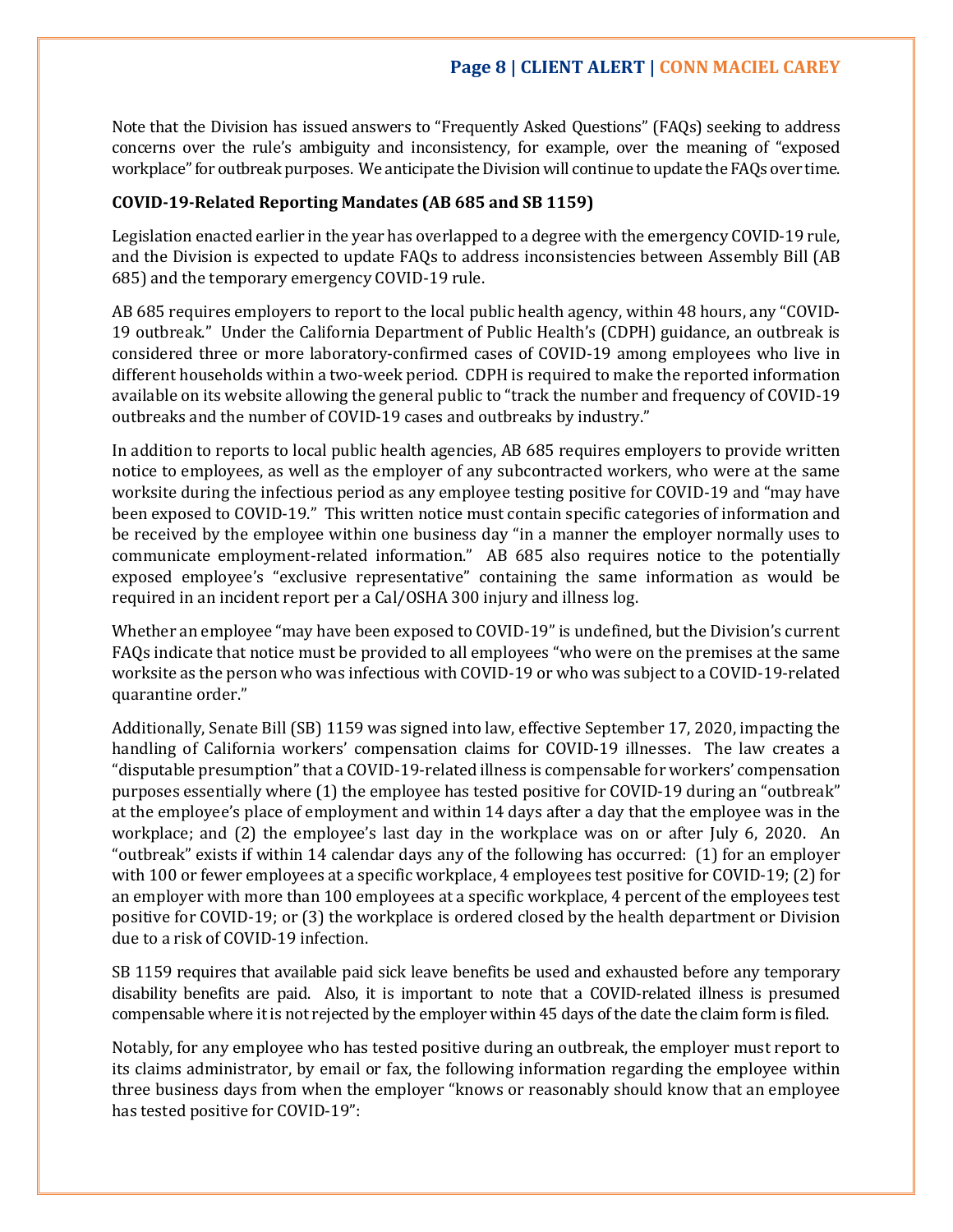## **Page 9 | CLIENT ALERT | CONN MACIEL CAREY**

- 1. That an employee has tested positive, without disclosing any personal identification information (unless the employee asserts that the infection is worked related and has filed a workers' compensation claim).
- 2. The date when the employee tests positive.
- 3. The specific address of the employee's specific place of employment during the 14-day period preceding the date of the employee's positive test.
- 4. The highest number of employees who reported to work at the employee's specific place of employment in the 45-day period preceding the last day the employee worked at the specific place of employment.

The claims administrator must then use this reported information to determine if an "outbreak" has occurred for the purpose of administering claims under SB 1159. An employer that fails to provide this report may be cited by the Labor Commissioner and subject to penalties.

### **Industry-Specific COVID-19 Requirements (AB 2043, AB 2537, SB 275 and AB 2658)**

In addition to broad-based legislation, the state has passed COVID-19-specific laws impacting various industries. First, AB 2043 requires the Division to routinely compile and report, via its internet website, information relating to "the subject matter, findings, and results of any investigation by the Division relating to practices or conditions prescribed in the guidance documents or a COVID-19 illness or injury" at a workplace of *agricultural employees*, as defined*.* This information must include at least all of the following:

- 1. Across all investigations, statistical information, including, but not limited to, the number of investigations in each county.
- 2. For each investigation, summary descriptive information.
- 3. For each investigation, a description of the Division's response, including, but not limited to, whether the response involved an onsite inspection of the facility, a virtual or remote inspection, a letter to the employer, or any other type of action by the Division.

Second, AB 2537 was enacted to mandate specific COVID-19 prevention measures for *public and private sector employers providing direct patient in a general acute care hospital,* as defined*.*  Beginning April 1, 2021, such employers must maintain a stockpile of the following equipment in the amount equal to three months of normal consumption: (A) N95 filtering facepiece respirators; (B) powered air-purifying respirators with high efficiency particulate air filters; (C) elastomeric airpurifying respirators and appropriate particulate filters or cartridges; (D) surgical masks; (E) isolation gowns; (F) eye protection; and (G) shoe coverings. These employers must also establish and implement effective written procedures for periodically determining the quantity and types of equipment used in its normal consumption.

Similarly, SB 275 requires that, commencing January 1, 2023, or one year after the adoption of specified regulations (whichever is later), *health care employers*, including clinics, health facilities, and home health agencies, maintain an inventory of new, unexpired PPE for use in the event of a declared state of emergency, and the inventory must be at least sufficient for 45 days of surge consumption, as determined by regulation. Such health care employers must provide an inventory of its PPE to the Division upon request. The law further requires the Department of Industrial Relations to adopt regulations, in consultation with the State Department of Public Health, setting forth requirements for determining 45-day surge capacity levels for a health care employer's PPE inventory.

Lastly, AB 2658 amends legal protections against retaliation of any employee for refusing to perform work in violation of prescribed safety standards, to define "employee" to include a *domestic work employee* (except for where the individual's work is publicly funded). The legal protections are codified under Labor Code sections 6310, 6311 and 6399.7.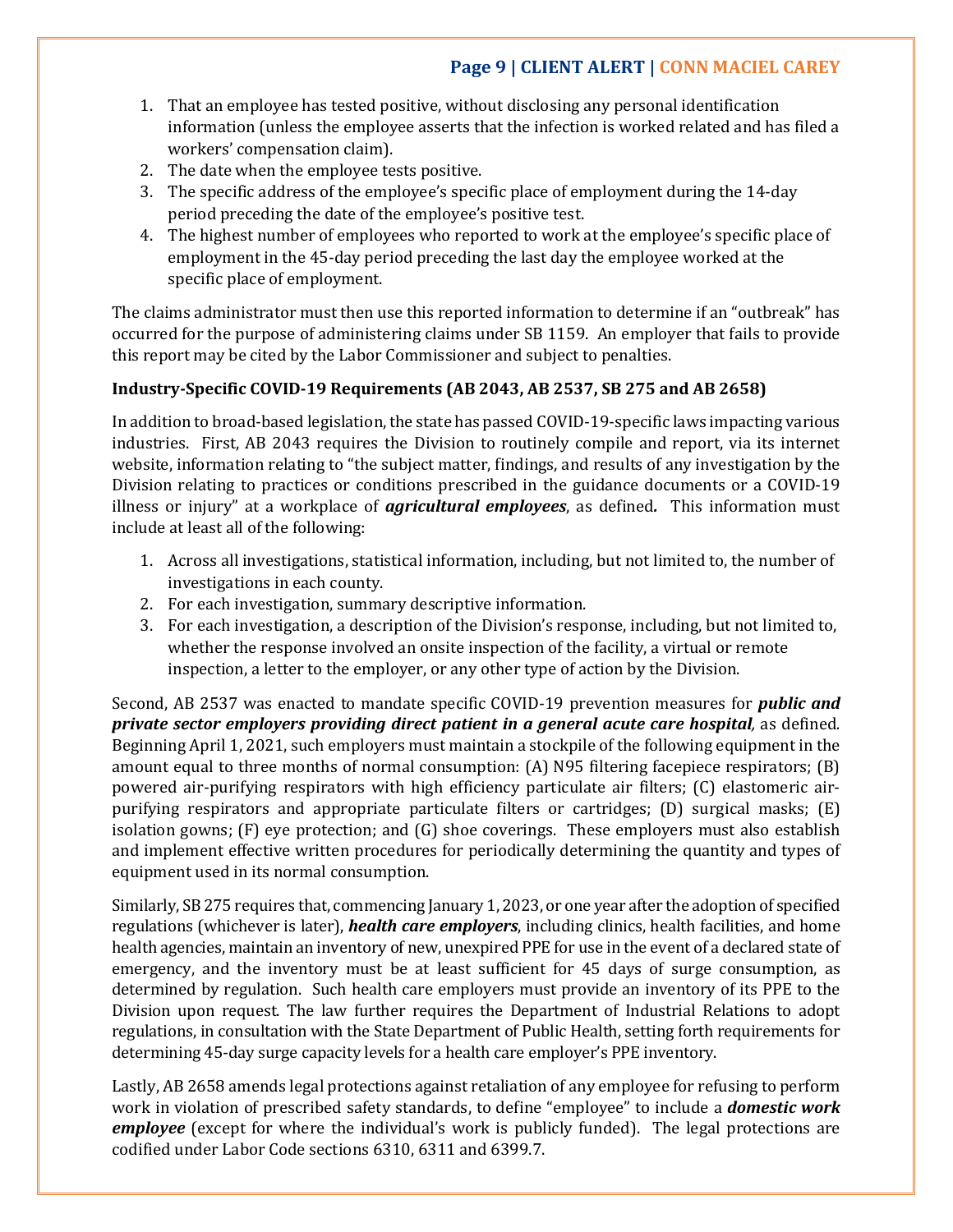## *Employer Submission of Employee Pay Data (SB 973)*

SB 973 requires private employers with 100 or more employees to submit an annual report of employee pay data to the California Department of Fair Employment and Housing (DFEH), beginning March 31, 2021 and annually each year thereafter. The SB 973 pay data report is similar to the now suspended federal EEO-1 pay reporting requirement.

The pay data reported to the DFEH must include at least the following information:

- The number of employees by race, ethnicity, and sex in each of the following ten job categories: executive or senior level officials and managers; first or mid-level officials and managers; professionals; technicians; sales workers; administrative support workers; craft workers; operatives; laborers and helpers; and service workers. (For purposes of establishing the numbers required to be reported, an employer must create a "snapshot" that tabulates the number of the individuals in each job category by race, ethnicity, and sex, employed during the snapshot period).
- The number of employees by race, ethnicity, and sex, whose annual earnings fall within each of the pay bands used by the United States Bureau of Labor Statistics in the Occupational Employment Statistics survey. (For purposes of establishing the numbers to be reported, the employer must identify the total earnings during the reporting year, as shown on the Internal Revenue Service Form W-2, for each employee in the snapshot, regardless of whether the employee worked for the full calendar year).
- The total number of hours worked by each employee counted in each pay band during the reporting year.

The data reports must be submitted in a searchable format. DFEH intends to issue a standard form for employers to use in submitting their pay data reports and provide a submission portal to do so. SB 973 prohibits employees of the DFEH or Division of Labor Standards Enforcement from making public any individually identifiable information submitted to DFEH as a part of the pay data report prior to certain investigation or enforcement proceedings.

## *Independent Contractor Status*

The ABC test, introduced by the California Supreme Court's 2018 *Dynamex* decision and expanded by last year's AB 5, has evolved yet again with AB 323 and 2257. Existing law provides that for purposes of the Labor Code, Unemployment Insurance Code, and wage orders of the Industrial Welfare Commission, a worker who performs services for hire is an independent contractor only if the hiring entity establishes each of the following three factors:

- (A) that the worker is free from the control and direction of the hiring entity in performing the work;
- (B) that the worker performs work that is outside the usual course of the hiring entity's business; and
- (C) that the worker is customarily engaged in an independently established trade, occupation or business of the same nature as the work performed.

Existing law also provides a number of exemptions from the ABC test for specified occupations and business relationships.

AB 323 expands the exemption for newspaper carriers by deleting the condition that a newspaper carrier work under contract either with a newspaper publisher or a newspaper distributor. The bill also extends the exemption period for newspaper carriers to January 1, 2022.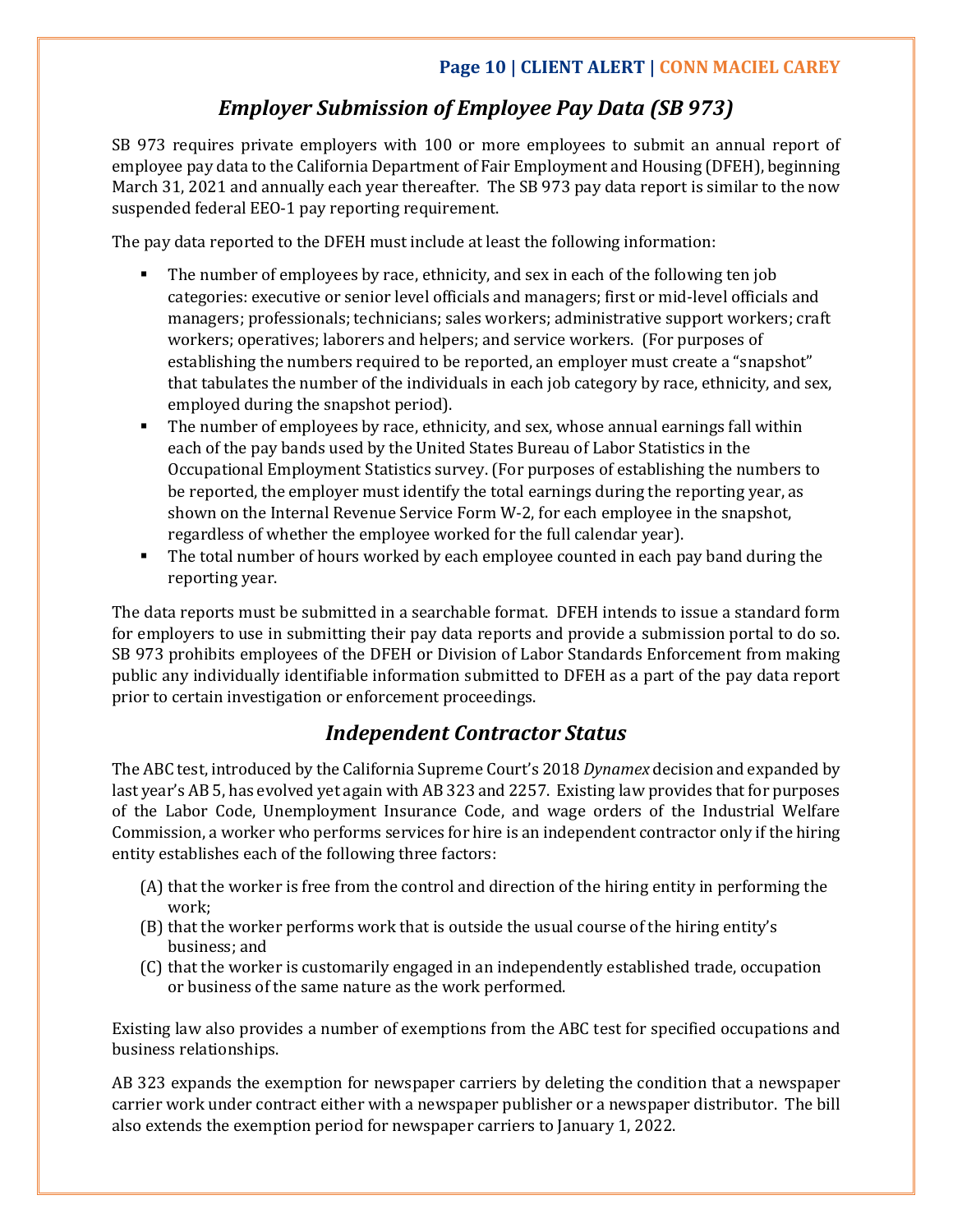## **Page 11 | CLIENT ALERT | CONN MACIEL CAREY**

AB 2259 updates a number of existing exemptions, including those for business service providers, referral agencies and business-to-business relationships. The legislation also recognizes various additional exemptions including certain occupations within the performance arts and journalism, professions providing underwriting inspections and other services for the insurance industry, manufactured housing salespersons, workers engaged by an international exchange visitor program, consulting services, animal services, competition judges with specialized skills, licensed landscape architects, specialized performers teaching master classes, registered professional foresters, real estate appraisers and home inspectors, and feedback aggregators.

As was the case with AB 5, the exemptions are numerous and often include various restrictions and conditions that must be met for an exemption to apply. In general, where a worker is covered by an exemption, the determination of employee or independent contractor status is governed by the multi-factor test established by the California Supreme Court's decision in *Borello* rather than the ABC test. However, note that some exemptions alter the test that will apply in determining employee or independent contractor status.

Additionally, with the approval of Proposition 22 by voters in the November 3, 2020 election, appbased transportation and delivery drivers are considered independent contractors if they meet a number of conditions, including that the drivers be permitted to determine the hours they work, the requests they accept, and whether they work for other companies. Proposition 22 requires mandates specific to app-based companies including minimum earnings requirements, limits on working hours, certain healthcare subsidies and insurance requirements, as well as anti-discrimination and sexual harassment policies, training requirements, zero-tolerance policies for driving under the influence of drugs or alcohol, and criminal background checks.

## *Wage and Hour Developments*

### **On Call Security Guards Subject to Collective Bargaining Agreement (AB 1512)**

In its 2016 decision in *Augustus v. ABM Security Services*, the California Supreme Court concluded that state law prohibits an employer from requiring on-duty and on-call rest periods. AB 1512 creates a limited exception to this general rule for certain security officers through January 2, 2027. Where a registered security services officer is covered by a valid collective bargaining agreement meeting certain conditions, such worker may be required to remain on the premises and on call during rest periods, and may be required to carry and monitor a communication device during rest periods.

The collective bargaining agreement must expressly provide for the wages, hours of work, and working conditions of employees, and must expressly provide for rest periods for those employees, final and binding arbitration of disputes concerning application of rest period provisions, premium wages for all overtime hours worked, and a regular hourly rate of pay of not less than one dollar more than the state minimum wage rate. Such security officers must be permitted to restart a rest period as soon as practicable if the officer's rest period is interrupted. A subsequent uninterrupted rest period satisfies the rest period obligation. Employees who are not allowed to take a rest period must be paid one hour of pay for the missed rest period.

### **On Call Safety Sensitive Positions Subject to Collective Bargaining Agreement (AB 2479)**

AB 2479 creates a similar exception from the general rule that nonexempt employees must be relieved of all duties during rest periods for certain employees in safety-sensitive positions at petroleum facilities, to the extent such employees may be required to carry and monitor a communication device and to respond to emergencies, or remain on the premises to monitor premises and respond to emergencies even during breaks. The exception only applies to employees covered by a valid collective bargaining agreement expressly providing for the wages, hours of work,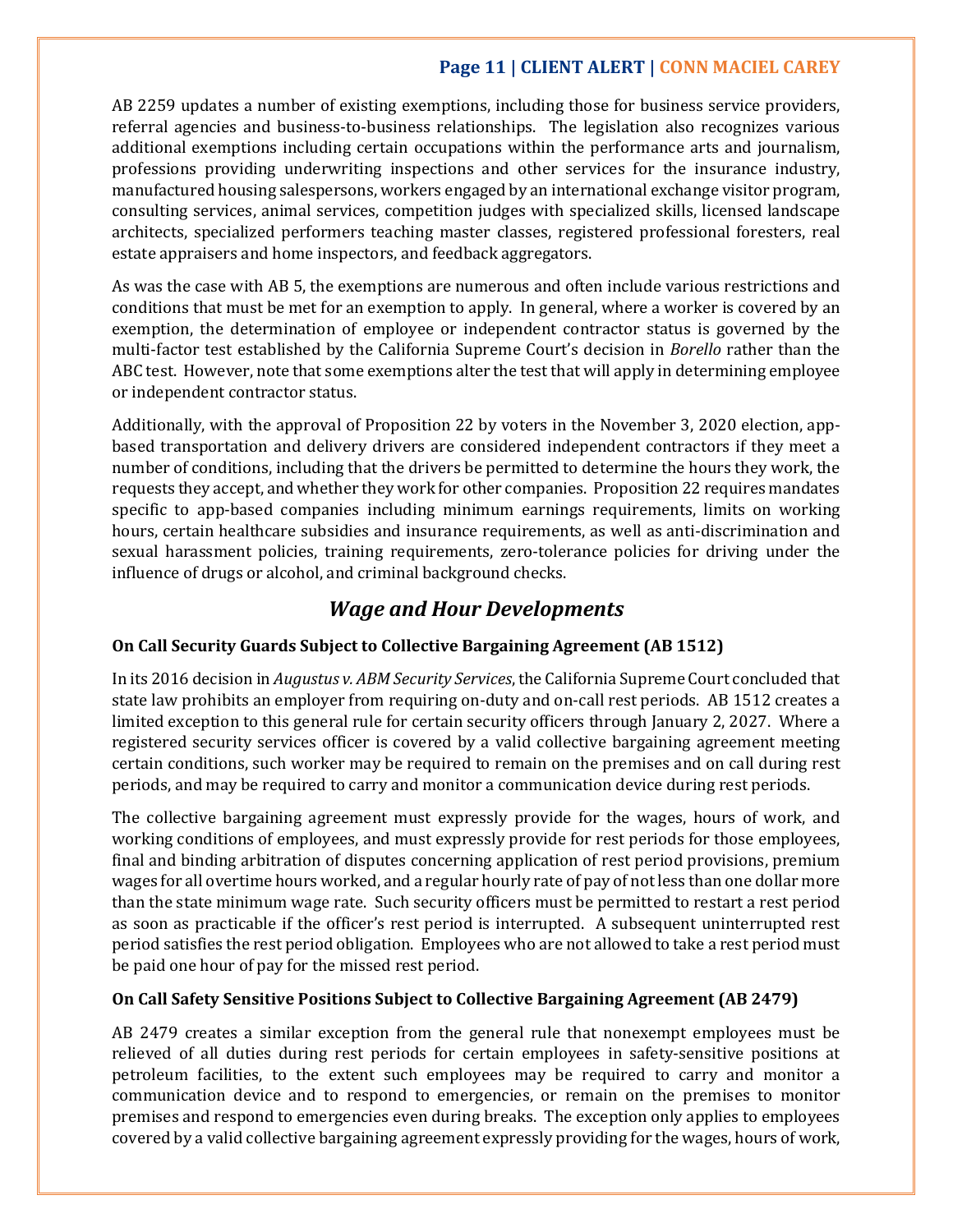## **Page 12 | CLIENT ALERT | CONN MACIEL CAREY**

and working conditions of employees, and for rest periods for those employees, final and binding arbitration of disputes concerning application of rest period provisions, premium wages for all overtime hours worked, and a regular hourly rate of pay of not less than 30 percent more than the state minimum wage rate. If an employee's rest period is interrupted, another rest period must be authorized. If circumstances do not allow for the employee to take a rest period, the employer must pay one hour of pay for the missed rest period. AB 2479 remains in effect until January 1, 2026.

### **Reimbursable Expenses for General Acute Care Hospitals (AB 2588)**

Current law requires employers to reimburse employees for necessary business expenses. AB 2588 makes explicit that employer-provided or employer-required educational programs or training for an employee providing direct patient care for a general acute care hospital or an applicant for such employment are reimbursable expenses. Employer-provided or employer-required educational programs or training does not include licensing, registration, or certification programs necessary to legally practice in a specific employee classification to provide direct patient care. Likewise, education or training that is voluntarily undertaken by the employees or applicants solely at their discretion is not reimbursable. An employer is prohibited from retaliating against an applicant or employee for refusing to enter into a contract that violates this new provision.

### **Corporate Disclosures and Successors to Judgment Debtors (AB 3075)**

AB 3075 requires a business entity filing a statement of information with the California Secretary of State to disclose whether any officer, director, member or manager has an outstanding final judgment issued by the Division of Labor Standards Enforcement or court of law, for which no appeal is pending, for a violation of any wage order or provision of the Labor Code. This requirement takes effect January 1, 2022, or upon certification by the Secretary of State that its California Business Connect is implemented, whichever is earlier.

This law also expressly provides that a successor to any judgment debtor shall be liable for any wages, damages and penalties owed to the judgment debtor's former workforce pursuant to a final judgment. Lastly, the law makes explicit that local jurisdictions may enforce local standards relating to the payment of wages that are more stringent than state standards.

### **Public Works Contracts for Charter School (AB 2765)**

Existing law defines "public works" for the purpose of regulating public work contracts, including the payment of prevailing wages for workers employed on such projects. AB 2765 expands the definition of "public works," for the purpose of prevailing wage payments, to include construction, alteration, demolition, installation, or repair work done *under private contract on a project for a charter schoo*l, as defined, when the project is paid for with proceeds of conduit revenue bonds issued on or after January 1, 2021.

## *Exception to the "No Rehire" Ban (AB 2143)*

In last year's legislative update, we addressed AB 749 barring any agreement to settle an employment dispute from containing a provision "prohibiting, preventing or otherwise restricting" the employee from obtaining employment with the employer or "any parent company, subsidiary, division, affiliate or contractor of the employer." This year, AB 2143 adds an exception permitting no rehire clauses where the employee engaged in criminal conduct. Therefore, two exceptions to the no-rehire provision exist where either: (1) a good faith determination was made of sexual harassment or sexual assault *before* the aggrieved party filed its claim against the employer, or (2) a good faith determination of criminal conduct was made *before* the aggrieved party filed its claim.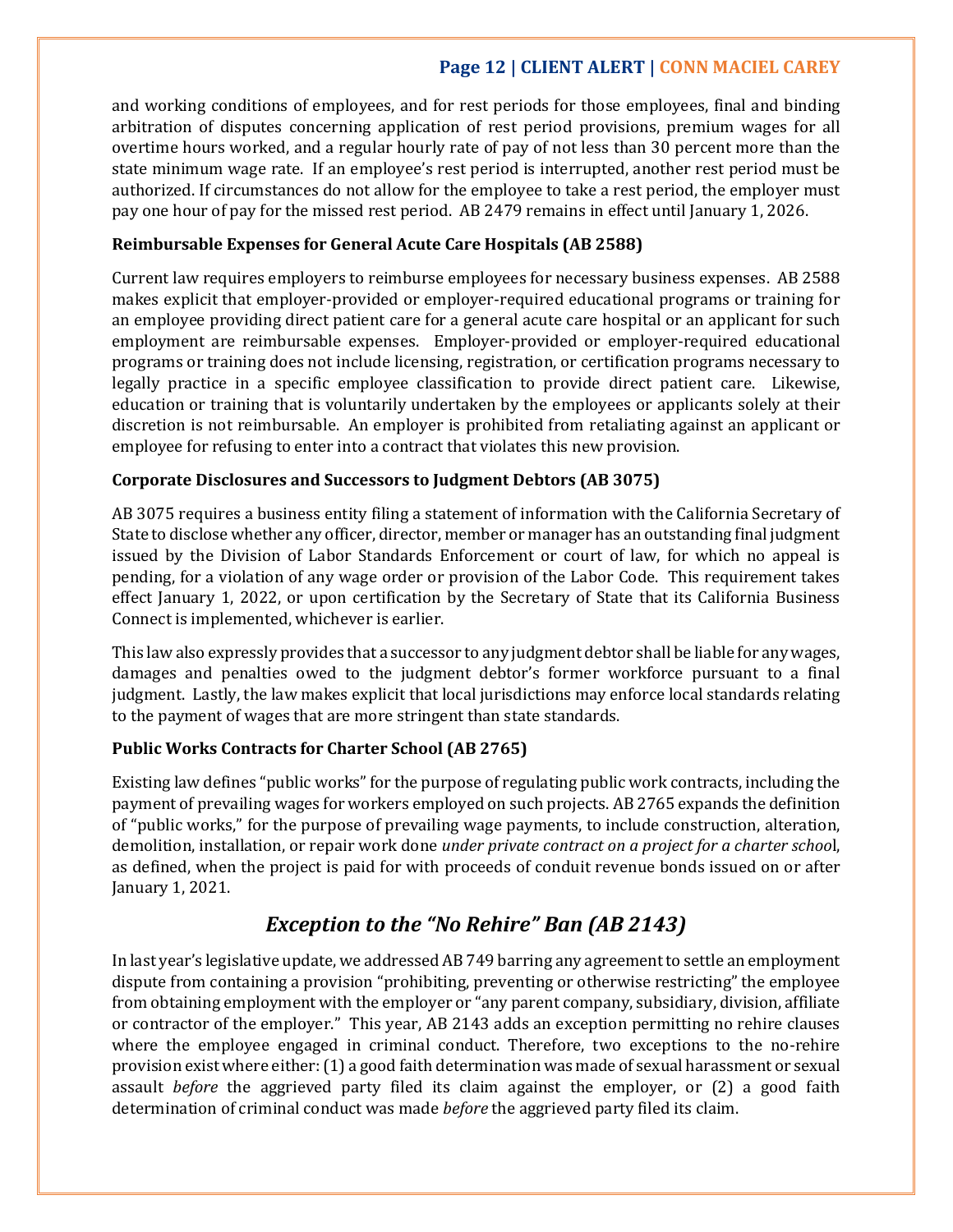## **Page 13 | CLIENT ALERT | CONN MACIEL CAREY**

## *Amendments to Labor Code Discrimination Claims (AB 1947)*

AB 1947 extends the statute of limitations under Labor Code section 98.7 for an employee to file a discrimination complaint with the California Labor Commissioner, from six months to one year after the employee was "discharged or otherwise discriminated against." AB 1947 also amends Labor Code section 1102.5 to authorize the court to award reasonable attorneys' fees to an employee who prevails in demonstrating that their employer violated these provisions against retaliation. Section 1102.5 specifically prohibits employers from, among other actions, retaliating against an employee who has disclosed information that the employee believes supports a legal violation to a government agency, or an employee with authority to investigate, discover or correct the alleged violation.

## *Leave Entitlements*

### **Kin Care (AB 2017)**

Existing law requires California employers to allow employees to take up to half of their accrued sick leave to care for a family member, as defined, under what is commonly referred to as "kin care." AB 2017 clarifies that the designation of such sick leave "shall be made at the sole discretion of the employee."

### **Expanding Paid Family Leave to Include Military Service (AB 2399)**

AB 2399 expands paid family leave to cover qualifying military service. Under the state disability insurance program, employees may be eligible for Paid Family Leave that replaces wages and benefits to employees who take time off work to care for a seriously ill family member or to bond with a minor child within one year of birth of placement. Beginning January 1, 2021, covered California employees will also be able to take paid family leave to *participate in a qualifying exigency related to the covered active duty or call to covered active duty of the covered employee's spouse, domestic partner, child, or parent in the United States Armed Forces.* AB 2399 requires the same documentation as existing law to qualify for leave—a copy of the new active duty order or other documentation issued by the military.

### **Expanded Protections for Crime Victims (AB 2992)**

AB 2992 expands protections for employees who are victims of crime. Existing law prohibits an employer with 25 or more employees from discharging, discriminating, or retaliating against an employee who is a victim of domestic violence, sexual assault, or stalking for taking time off work to obtain or attempt to obtain relief to help ensure the health, safety, or welfare of the victim or the victim's child. AB 2992 clarifies that these protections apply to all victims of a crime who must miss work, either planned or otherwise, (1) to seek medical attention for injuries caused by the crime or abuse, (2) to obtain services from prescribed entities because of the crime or abuse, (3) to obtain psychological counseling or mental health services related to the crime or abuse, and (4) to participate in safety planning and take other actions to increase safety from future crime or abuse.

|  |  |  |  | * * * * * * * * * * * |  |
|--|--|--|--|-----------------------|--|
|  |  |  |  |                       |  |